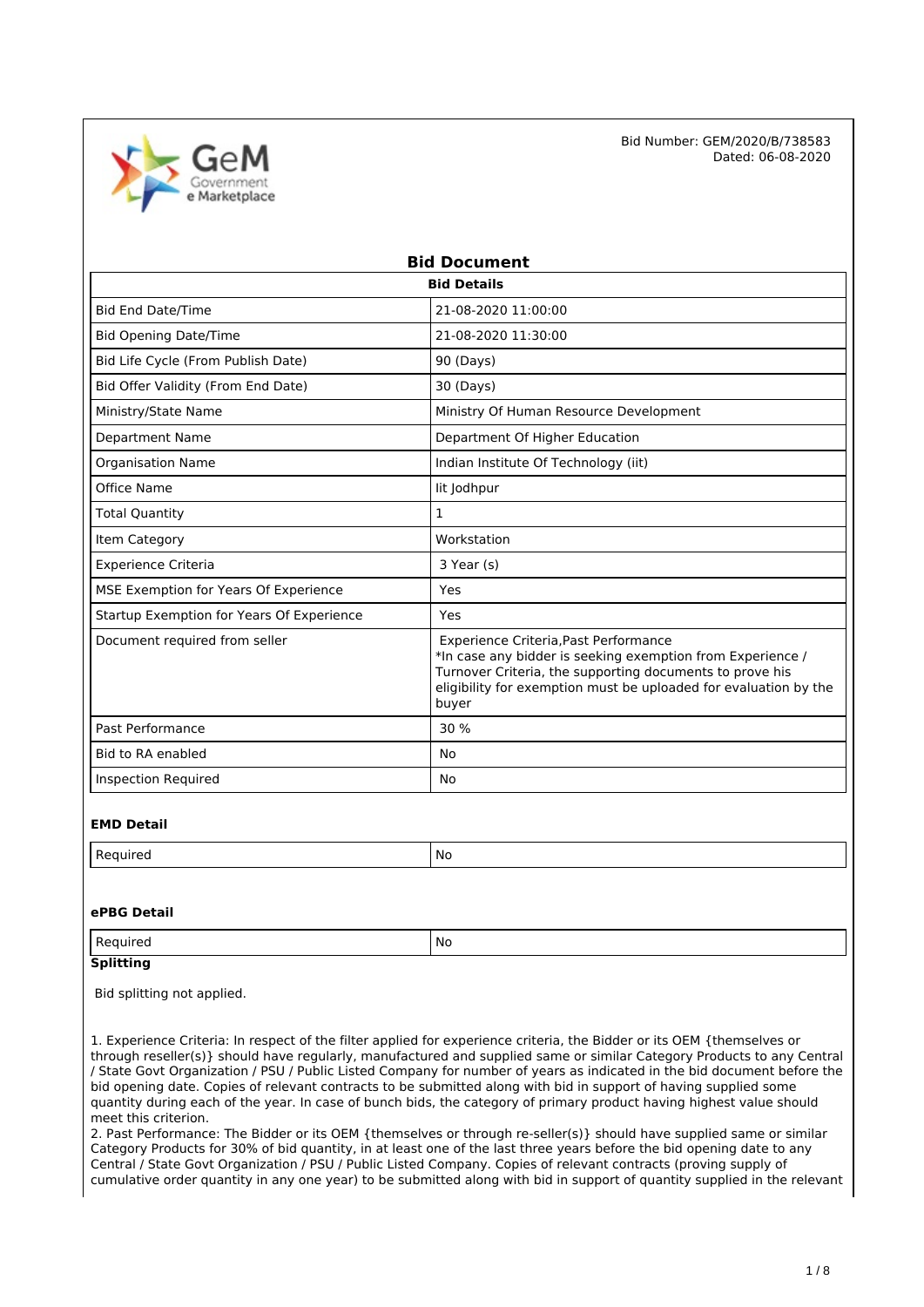year. In case of bunch bids, the category related to primary product having highest bid value should meet this criterion.

# **Workstation ( 1 pieces )**

## **Technical Specifications**

## [\\* As per GeM Category Specification](https://bidplus.gem.gov.in/bidding/bid/showCatalogue/jDf7whjRjMA_qbG6JPpfaB3n7GYePuyEJZYbgqc9u5M)

| <b>Specification</b> | <b>Specification Name</b>                       | <b>Values</b>            | <b>Bid Requirement</b><br>(Allowed Values)                                                                                                                                                                                                                                                                                                                                                                                                                                                                                                                                                                                                                                                                                                                                                                                                                                                                                                                                                                                                                                                                       |
|----------------------|-------------------------------------------------|--------------------------|------------------------------------------------------------------------------------------------------------------------------------------------------------------------------------------------------------------------------------------------------------------------------------------------------------------------------------------------------------------------------------------------------------------------------------------------------------------------------------------------------------------------------------------------------------------------------------------------------------------------------------------------------------------------------------------------------------------------------------------------------------------------------------------------------------------------------------------------------------------------------------------------------------------------------------------------------------------------------------------------------------------------------------------------------------------------------------------------------------------|
| Processor            | <b>Processor Make</b>                           | Intel                    | Intel                                                                                                                                                                                                                                                                                                                                                                                                                                                                                                                                                                                                                                                                                                                                                                                                                                                                                                                                                                                                                                                                                                            |
|                      | <b>Processor Generation</b>                     | <b>NA</b>                | NA, 10 Or higher                                                                                                                                                                                                                                                                                                                                                                                                                                                                                                                                                                                                                                                                                                                                                                                                                                                                                                                                                                                                                                                                                                 |
|                      | <b>Number of Cores per</b><br><b>Processor</b>  | 12                       | 12, 14, 16, 18, 20, 22, 24,<br>26, 28, 30, 32 Or higher                                                                                                                                                                                                                                                                                                                                                                                                                                                                                                                                                                                                                                                                                                                                                                                                                                                                                                                                                                                                                                                          |
|                      | <b>Processor Base</b><br><b>Frequency (GHz)</b> | 2.4                      | 2.4, 2.5, 2.6, 2.7, 2.8, 2.9, 3,<br>3.1, 3.2, 3.3, 3.4, 3.5, 3.6,<br>3.7, 3.8, 3.9, 4, 4.1, 4.2, 4.3<br>Or higher                                                                                                                                                                                                                                                                                                                                                                                                                                                                                                                                                                                                                                                                                                                                                                                                                                                                                                                                                                                                |
|                      | Processor Turbo<br>Frequency (GHz)              | 3.5                      | $\ast$                                                                                                                                                                                                                                                                                                                                                                                                                                                                                                                                                                                                                                                                                                                                                                                                                                                                                                                                                                                                                                                                                                           |
|                      | <b>Processor Description</b>                    | Intel Xeon Silver Series | Intel Xeon Silver Series,<br>Intel Xeon Gold Series, Intel<br>Xeon Platinum Series Or<br>higher                                                                                                                                                                                                                                                                                                                                                                                                                                                                                                                                                                                                                                                                                                                                                                                                                                                                                                                                                                                                                  |
|                      | <b>Processor Number</b>                         | Intel Xeon Silver 4214R  | Intel Xeon Gold 6126, Intel<br>Xeon Gold 6130F, Intel Xeon<br>Gold 6132, Intel Xeon Gold<br>6136. Intel Xeon Gold 6138.<br>Intel Xeon Gold 6140, Intel<br>Xeon Gold 6142, Intel Xeon<br>Gold 6142F, Intel Xeon Gold<br>6146, Intel Xeon Gold 6148,<br>Intel Xeon Gold 6150, Intel<br>Xeon Gold 6152, Intel Xeon<br>Gold 6154, Intel Xeon<br>Platinum 8160, Intel Xeon<br>Platinum 8164, Intel Xeon<br>Platinum 8168, Intel Xeon<br>Platinum 8170, Intel Xeon<br>Platinum 8176, Intel Xeon<br>Platinum 8180, Intel Xeon<br>Silver 4216, Intel Xeon Gold<br>5218, Intel Xeon Gold 5220,<br>Intel Xeon Gold 6230, Intel<br>Xeon Gold 6240. Intel Xeon<br>Gold 6242, Intel Xeon Gold<br>6248, Intel Xeon Gold 6252,<br>Intel Xeon Gold 6254, Intel<br>Xeon Platinum 8253, Intel<br>Xeon Platinum 8260, Intel<br>Xeon Platinum 8260L, Intel<br>Xeon Platinum 8260M, Intel<br>Xeon Platinum 8268, Intel<br>Xeon Platinum 8270, Intel<br>Xeon Platinum 8276, Intel<br>Xeon Platinum 8276L, Intel<br>Xeon Platinum 8276M, Intel<br>Xeon Platinum 8280, Intel<br>Xeon Platinum 8280L, Intel<br>Xeon Platinum 8280M, Intel |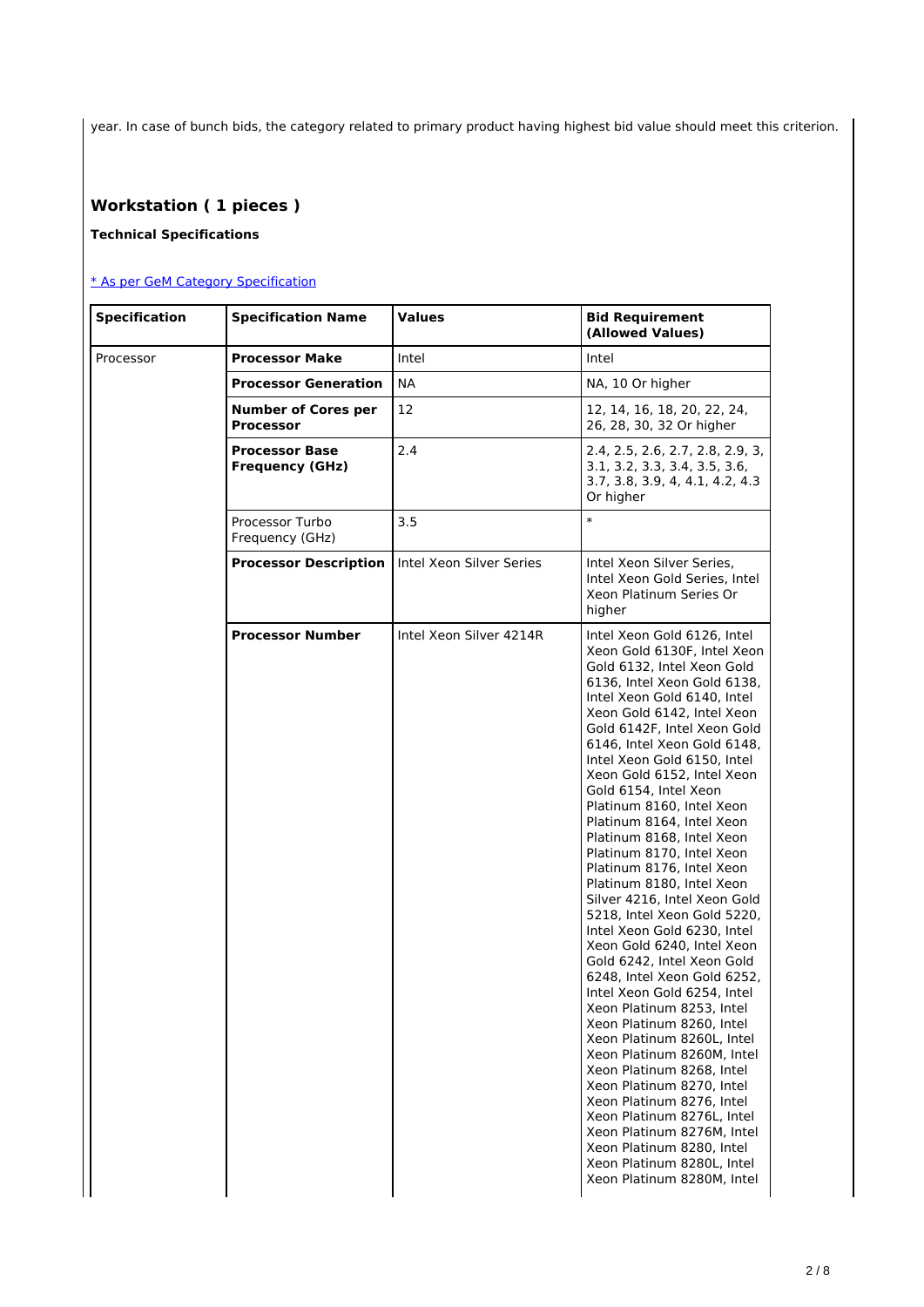|             |                                                                     |                    | Xeon Gold 6226, Intel Xeon<br>Gold 6238, Intel Xeon Gold<br>6238T, Intel Xeon Gold<br>6240Y, Intel Xeon Gold<br>6240M, Intel Xeon Gold<br>6246, Intel Xeon Platinum<br>8260Y, Intel Xeon Platinum<br>8158, Intel Xeon Gold 6250,<br>Intel Xeon Gold 6256, Intel<br>Xeon Gold 5218R, Intel<br>Xeon Gold 6226R, Intel<br>Xeon Gold 6246R, Intel<br>Xeon Gold 6242R, Intel<br>Xeon Gold 5220R, Intel<br>Xeon Gold 6230R, Intel<br>Xeon 6240R, Intel Xeon<br>Gold 6238R, Intel Xeon Gold<br>6248R, Intel Xeon Gold<br>6258R, Intel Xeon Platinum<br>9221, Intel Xeon Platinum<br>9222, Intel Xeon Platinum<br>9242, Intel Xeon Platinum<br>9282 Or higher |
|-------------|---------------------------------------------------------------------|--------------------|-------------------------------------------------------------------------------------------------------------------------------------------------------------------------------------------------------------------------------------------------------------------------------------------------------------------------------------------------------------------------------------------------------------------------------------------------------------------------------------------------------------------------------------------------------------------------------------------------------------------------------------------------------|
|             | Number of sockets<br>available on the<br>motherboard                | $\overline{2}$     | $\ast$                                                                                                                                                                                                                                                                                                                                                                                                                                                                                                                                                                                                                                                |
|             | <b>Number of Sockets</b><br>populated with the<br><b>Processors</b> | $\mathbf{1}$       | 1, 2 Or higher                                                                                                                                                                                                                                                                                                                                                                                                                                                                                                                                                                                                                                        |
|             | Cache (MB)                                                          | 16.5               | 16.5 - 64.0 Or higher                                                                                                                                                                                                                                                                                                                                                                                                                                                                                                                                                                                                                                 |
|             | Out of Band<br>Management                                           | NA                 | $\ast$                                                                                                                                                                                                                                                                                                                                                                                                                                                                                                                                                                                                                                                |
| <b>Type</b> | <b>Form Factor</b>                                                  | Desktop            | Desktop                                                                                                                                                                                                                                                                                                                                                                                                                                                                                                                                                                                                                                               |
| Motherboard | <b>Chipset Number</b>                                               | Intel C621         | Intel C621, Intel C622, Intel<br>C624, Intel X99, Intel X299<br>Or higher                                                                                                                                                                                                                                                                                                                                                                                                                                                                                                                                                                             |
|             |                                                                     | $\mathbf{1}$       | $\ast$                                                                                                                                                                                                                                                                                                                                                                                                                                                                                                                                                                                                                                                |
|             | <b>Expansion Slots (PCIe x</b><br>1) (Number)                       |                    |                                                                                                                                                                                                                                                                                                                                                                                                                                                                                                                                                                                                                                                       |
|             | Expansion Slots (PCle x<br>4) (Number)                              | $\mathbf{1}$       | $\ast$                                                                                                                                                                                                                                                                                                                                                                                                                                                                                                                                                                                                                                                |
|             | Expansion Slots (PCIe x<br>8) (Number)                              | 1                  | $\ast$                                                                                                                                                                                                                                                                                                                                                                                                                                                                                                                                                                                                                                                |
|             | Expansion Slots (PCIe x<br>16) (Number)                             | $\overline{2}$     | $\ast$                                                                                                                                                                                                                                                                                                                                                                                                                                                                                                                                                                                                                                                |
|             | Expansion Slots (PCI)<br>(Number)                                   | $\mathbf{1}$       | $\ast$                                                                                                                                                                                                                                                                                                                                                                                                                                                                                                                                                                                                                                                |
| Graphics    | <b>Graphics Type</b>                                                | Dedicated/Discrete | Dedicated/Discrete                                                                                                                                                                                                                                                                                                                                                                                                                                                                                                                                                                                                                                    |
|             | <b>Number of Graphic</b><br>Cards                                   | 1                  | 1, 2, 3, 4 Or higher                                                                                                                                                                                                                                                                                                                                                                                                                                                                                                                                                                                                                                  |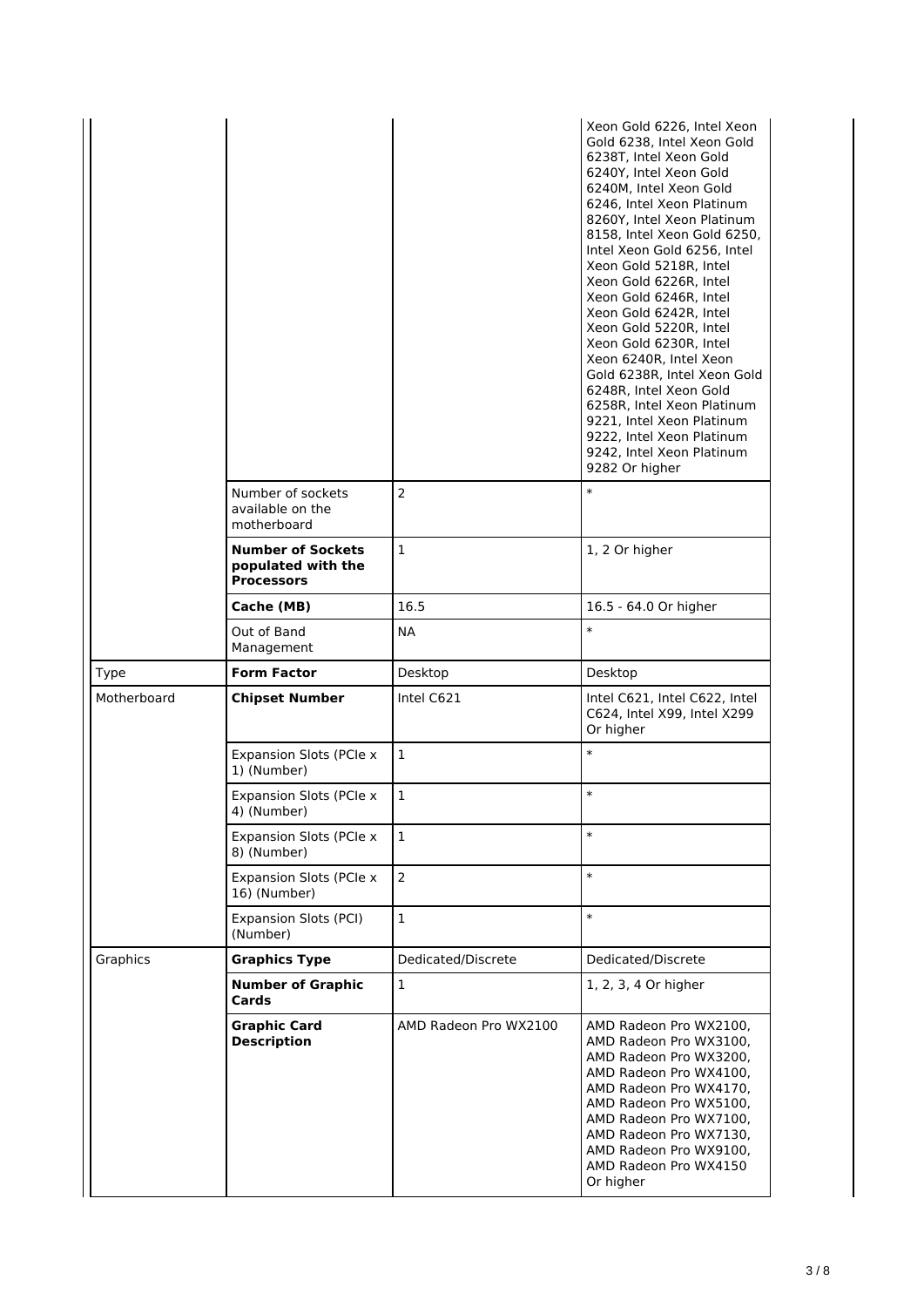| Operating System               | <b>Operating System</b><br>(Factory Pre-Loaded)                                                                                            | Ubuntu Linux                                                                                                                                                                                                                                                                                                                                                                                                                                                                                                             | Ubuntu Linux                                                                                                                  |
|--------------------------------|--------------------------------------------------------------------------------------------------------------------------------------------|--------------------------------------------------------------------------------------------------------------------------------------------------------------------------------------------------------------------------------------------------------------------------------------------------------------------------------------------------------------------------------------------------------------------------------------------------------------------------------------------------------------------------|-------------------------------------------------------------------------------------------------------------------------------|
|                                | Recovery Image Media                                                                                                                       | <b>NA</b>                                                                                                                                                                                                                                                                                                                                                                                                                                                                                                                | $\ast$                                                                                                                        |
|                                | OS Certification                                                                                                                           | Ubuntu Linux                                                                                                                                                                                                                                                                                                                                                                                                                                                                                                             | $\ast$                                                                                                                        |
| Applications                   | <b>Applications Compatible</b><br>with the Workstation<br>(Requisite document<br>may be furnished as and<br>when demanded by the<br>buyer) | Adobe After Effects<br>CS/CC, Adobe Illustrator<br><b>CC, Adobe Media Encoder</b><br>CS/CC, Adobe Photoshop<br>CS/CC.Adobe Premiere Pro<br>CS/CC, Adobe Speed Grade<br>CC,Autodesk<br>AutoCAD, Autodesk<br>Inventor, Autodesk<br>Maya, Autodesk<br>MotionBuilder, Autodesk<br>Mudbox, Avid Media<br>Composer, PTC<br>Creo, Siemens NX, ANSYS<br>Fluent.ANSYS<br>Workbench, Sonar<br>Cakewalk, Maxon Cinema<br>4D, Landmark<br>DecisionSpace, G1 Autodesk<br>Revit, Autodesk 3ds<br>Max, Unreal Engine 4 by Epic<br>Games | $\ast$                                                                                                                        |
| Memory                         | RAM Type                                                                                                                                   | DDR4                                                                                                                                                                                                                                                                                                                                                                                                                                                                                                                     | $\ast$                                                                                                                        |
|                                | RAM Speed (MHz)                                                                                                                            | 2933                                                                                                                                                                                                                                                                                                                                                                                                                                                                                                                     | $\ast$                                                                                                                        |
|                                | Type of Memory                                                                                                                             | <b>ECC RDIMM</b>                                                                                                                                                                                                                                                                                                                                                                                                                                                                                                         | $\ast$                                                                                                                        |
|                                | <b>RAM Size (GB)</b>                                                                                                                       | 64                                                                                                                                                                                                                                                                                                                                                                                                                                                                                                                       | 64, 128, 256, 512, 1024,<br>2048, 3072, 4096, 96, 192,<br>384, 768, 1536 Or higher                                            |
|                                | <b>Total Numbers of DIMM</b><br>Slots Available                                                                                            | 6                                                                                                                                                                                                                                                                                                                                                                                                                                                                                                                        | $\ast$                                                                                                                        |
|                                | Number of DIMM Slots<br>Populated                                                                                                          | 4                                                                                                                                                                                                                                                                                                                                                                                                                                                                                                                        | $\ast$                                                                                                                        |
|                                | <b>RAM Expandability</b><br>upto using spare<br><b>DIMM Slots (GB)</b>                                                                     | 32                                                                                                                                                                                                                                                                                                                                                                                                                                                                                                                       | 32, 64, 128, 256, 512, 1024,<br>3072, 4096, 384, 1536,<br>2048, 768 Or higher                                                 |
| Primary Storage<br>/Boot Drive | <b>Type of Drives used</b><br>to populate the<br>internal Bays                                                                             | SSD                                                                                                                                                                                                                                                                                                                                                                                                                                                                                                                      | <b>SSD</b>                                                                                                                    |
|                                | Number of Drives                                                                                                                           | $\mathbf{1}$                                                                                                                                                                                                                                                                                                                                                                                                                                                                                                             | $\ast$                                                                                                                        |
|                                | <b>RAID for Operating</b><br>System                                                                                                        | NA.                                                                                                                                                                                                                                                                                                                                                                                                                                                                                                                      | NA                                                                                                                            |
|                                | Capacity of each<br>Drive (GB)                                                                                                             | 256                                                                                                                                                                                                                                                                                                                                                                                                                                                                                                                      | 256, 300, 384, 500, 512,<br>600, 768, 800, 900, 1000,<br>1024, 1200, 1800, 2000,<br>2048, 4000, 4096, 8000,<br>6000 Or higher |
| Secondary Storage              | <b>Type of Drives used</b><br>to populate the<br><b>Internal Bays</b>                                                                      | SATA                                                                                                                                                                                                                                                                                                                                                                                                                                                                                                                     | <b>SATA</b>                                                                                                                   |
|                                | Total number of Internal<br>Bays available for SATA<br>Drive                                                                               | 5                                                                                                                                                                                                                                                                                                                                                                                                                                                                                                                        | $\ast$                                                                                                                        |
|                                | <b>Number of Internal</b><br><b>Bays populated with</b>                                                                                    | 1                                                                                                                                                                                                                                                                                                                                                                                                                                                                                                                        | 1, 2, 3, 4, 5, 6, 7, 8, 9, 10 Or<br>higher                                                                                    |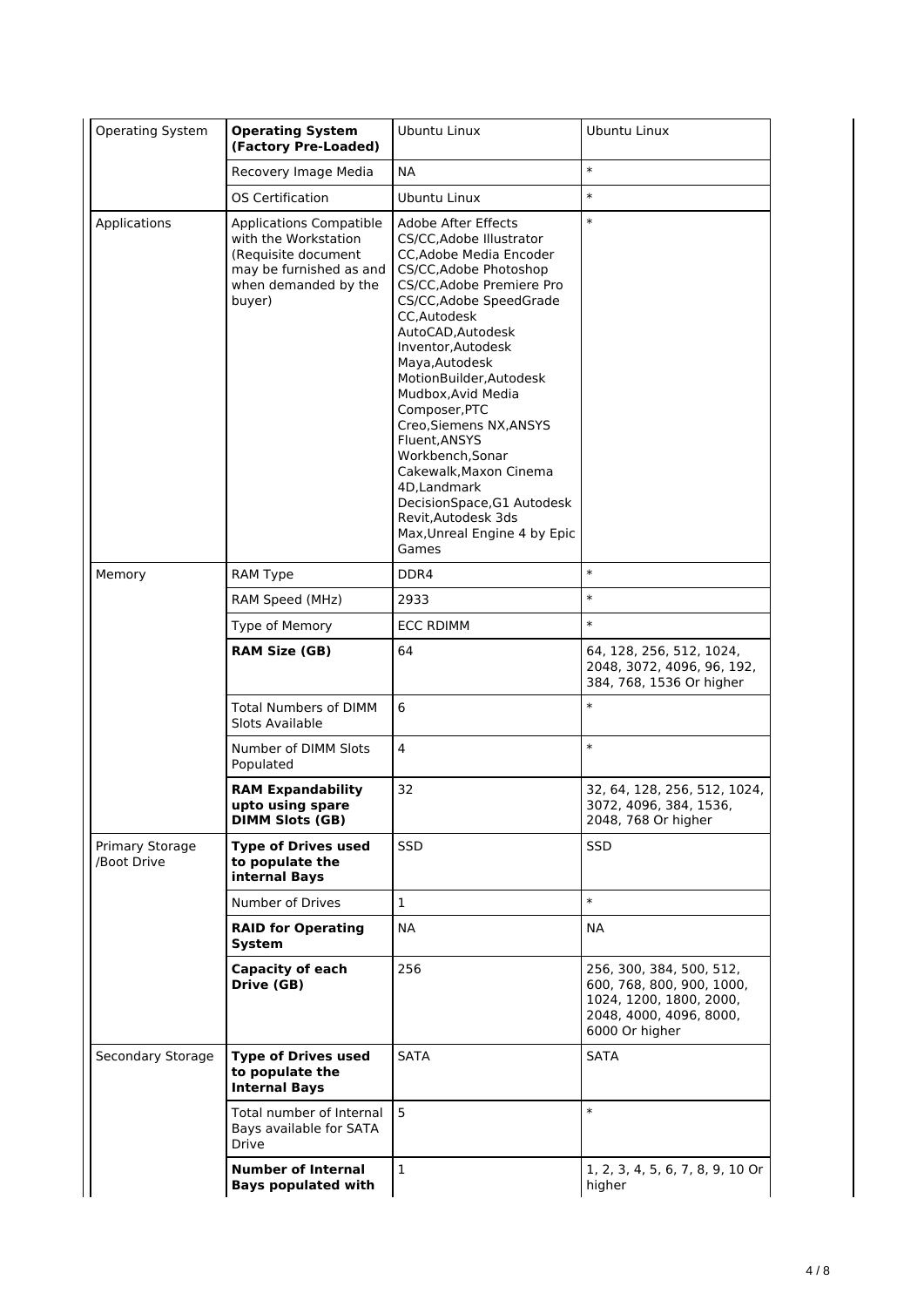|              | <b>SATA Drive</b>                                                            |                                   |                                                                                                                |
|--------------|------------------------------------------------------------------------------|-----------------------------------|----------------------------------------------------------------------------------------------------------------|
|              | Each SATA Drive<br>Capacity (GB)                                             | 2000                              | 2000, 4000, 8000, 6000 Or<br>higher                                                                            |
|              | Speed of each SATA<br>Drive (RPM)                                            | 7200                              | $\ast$                                                                                                         |
|              | <b>Total SATA Drive</b><br>Capacity (GB)                                     | 2000                              | 2000, 4000, 8000, 3000,<br>5000, 6000, 7000, 9000,<br>12000, 16000, 20000,<br>24000, 28000, 32000 Or<br>higher |
|              | Total number of Internal<br>Bays available for SAS<br><b>Drive</b>           | $\Omega$                          | $\ast$                                                                                                         |
|              | <b>Number of Internal</b><br><b>Bays populated with</b><br><b>SAS Drive</b>  | $\Omega$                          | 0, 1, 2, 3, 4, 5, 6, 7, 8, 9, 10<br>Or higher                                                                  |
|              | <b>Capacity of each SAS</b><br>Drive (GB)                                    | $\Omega$                          | 300, 600, 900, 1200, 1800,<br>800, 0, 4000 Or higher                                                           |
|              | Speed of each SAS Drive<br>(RPM)                                             | $\Omega$                          | $\ast$                                                                                                         |
|              | Total SAS Drive<br>Capacity (GB)                                             | $\mathbf 0$                       | 300, 600, 900, 1200, 1800,<br>2100, 0, 4000 Or higher                                                          |
|              | Total number of Internal<br>Bays available for SSD                           | $\Omega$                          | $\ast$                                                                                                         |
|              | <b>Number of Internal</b><br><b>Bays populated with</b><br><b>SSD Drive</b>  | $\mathbf 0$                       | 0, 1, 2, 3, 4, 5, 6, 7, 8, 9, 10<br>Or higher                                                                  |
|              | <b>Capacity of each SSD</b><br>Drive (GB)                                    | $\mathbf 0$                       | 128, 256, 512, 1024, 2048,<br>800, 0 Or higher                                                                 |
|              | <b>Total SSD Capacity</b><br>(GB)                                            | 0                                 | 128, 256, 384, 512, 768,<br>1024, 2048, 4096, 0, 5120<br>Or higher                                             |
|              | Total number of Internal<br>Bays available for PCIe<br>SSD                   | $\Omega$                          | $\ast$                                                                                                         |
|              | <b>Number of Internal</b><br><b>Bays populated with</b><br><b>PCIe Drive</b> | 0                                 | 0, 1, 2, 3, 4, 5, 6, 7, 8 Or<br>higher                                                                         |
|              | <b>Capacity of each PCIe</b><br>Drive (GB)                                   | $\Omega$                          | 128, 256, 512, 1024, 2048,<br>0 Or higher                                                                      |
|              | <b>Total PCIe Drive</b><br>Capacity (GB)                                     | 0                                 | 128, 256, 512, 1024, 2048,<br>4096, 0, 1536 Or higher                                                          |
|              | Class of PCIe Drives                                                         | NA                                | $\ast$                                                                                                         |
| RAID         | RAID level                                                                   | $0,1,5,1+0$                       | $\ast$                                                                                                         |
|              | <b>Number of RAID</b><br><b>Controller Ports</b>                             | 5                                 | 5, 6, 7, 8, 10 Or higher                                                                                       |
|              | <b>Speed of RAID</b><br><b>Controller Ports</b><br>(Gbps)                    | 6                                 | 6, 12 Or higher                                                                                                |
|              | <b>RAID Controller Cache</b><br>(GB)                                         | 0                                 | $\ast$                                                                                                         |
| Connectivity | Type of Ethernet Ports                                                       | Single Gigabit NIC<br>10/100/1000 | $\ast$                                                                                                         |
|              | <b>Number of Ethernet</b>                                                    | $\mathbf{1}$                      | 1, 2, 3, 4, 6 Or higher                                                                                        |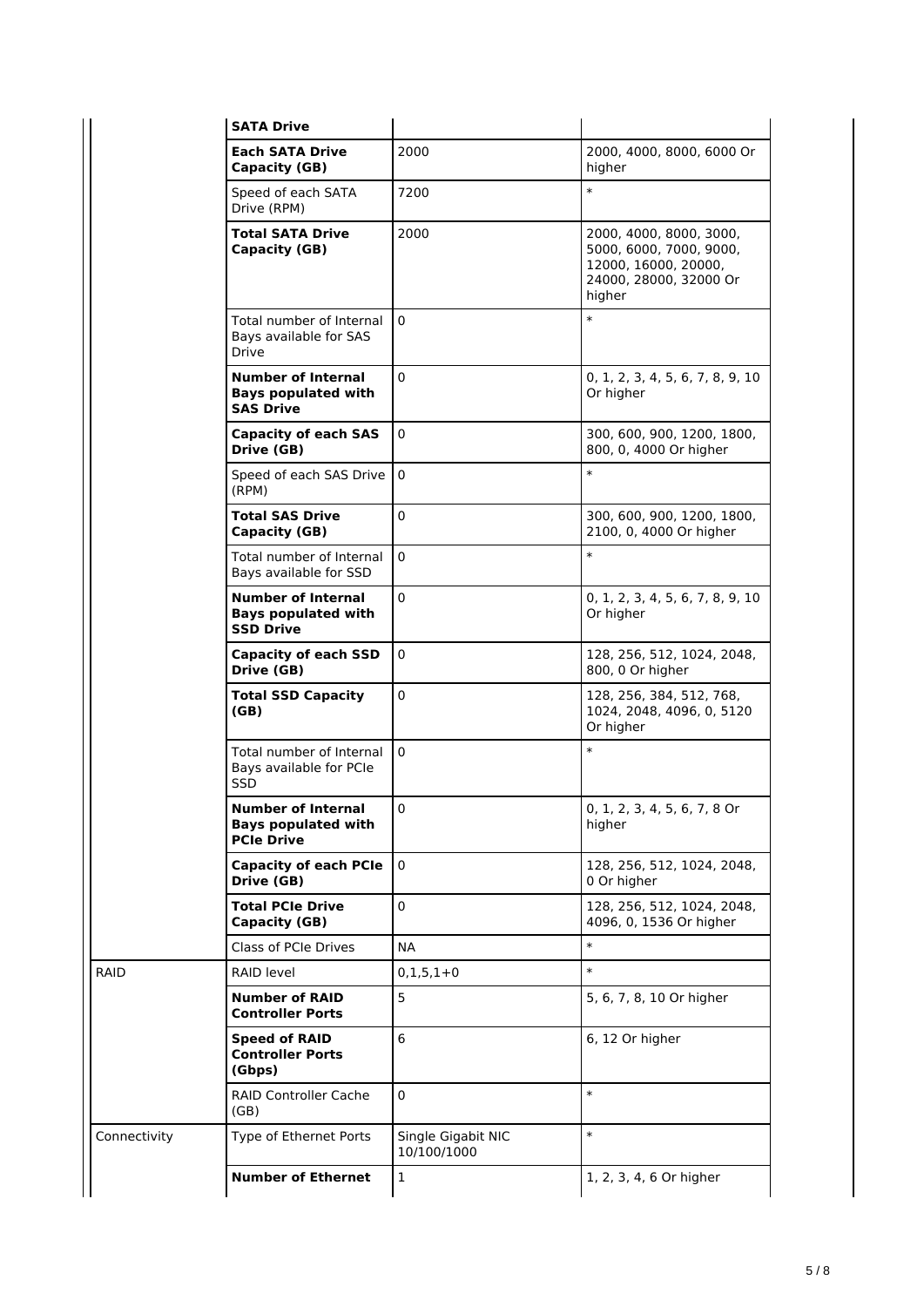|               | <b>Ports</b>                                                   |                          |                                                                                                                                                                    |
|---------------|----------------------------------------------------------------|--------------------------|--------------------------------------------------------------------------------------------------------------------------------------------------------------------|
|               | <b>Wireless Connectivity</b>                                   | No                       | Yes, No Or higher                                                                                                                                                  |
|               | If Yes, Type of<br><b>Wireless Connectivity</b>                | <b>NA</b>                | Wi-Fi 802.11b/g/n, Wi-Fi<br>802.11ac, NA Or higher                                                                                                                 |
|               | <b>Bluetooth</b><br>Connectivity                               | No                       | Yes, No Or higher                                                                                                                                                  |
|               | If Yes, Version of<br><b>Bluetooth Available</b>               | 0                        | 4, 4.1, 4.2, 5, 0 Or higher                                                                                                                                        |
| Ports         | Number of USB Version<br>2 Point 0 Ports                       | 0                        | $\ast$                                                                                                                                                             |
|               | Number of USB Version<br>3 point 0 / 3 point 1, Gen<br>1 Ports | 8                        | $\ast$                                                                                                                                                             |
|               | Number of USB Version<br>3 point 1, Gen 2 Ports                | 0                        | $\ast$                                                                                                                                                             |
|               | Number of USB Type C<br>Ports                                  | $\mathbf 2$              | $\ast$                                                                                                                                                             |
|               | Number of VGA Ports                                            | 0                        | $\ast$                                                                                                                                                             |
|               | Number of HDMI Ports                                           | 0                        | $\ast$                                                                                                                                                             |
|               | Number of Mini DP Ports                                        | $\overline{2}$           | $\ast$                                                                                                                                                             |
|               | Number of DP Ports                                             | 0                        | $\ast$                                                                                                                                                             |
| Display       | <b>Display Availability</b>                                    | Monitor                  | Monitor                                                                                                                                                            |
|               | <b>Display Size (cm)</b>                                       | $58 - 61$                | 58-61, 63 - 67, 68-71, 72-<br>81, 82 - 87, 88 - 93, 94 - 97,<br>98 - 105, 107 - 110, 111 -<br>115, 116 - 120, 121 - 125,<br>126 - 130 Or higher                    |
|               | <b>Display Type</b>                                            | Non Touch                | Non Touch, Touch Or higher                                                                                                                                         |
|               | <b>Panel Type</b>                                              | Flat                     | Flat, Curved Or higher                                                                                                                                             |
|               | <b>Panel Technology</b>                                        | <b>IPS</b>               | IPS, OLED Or higher                                                                                                                                                |
|               | <b>Display Resolution</b><br>(Pixels)                          | 1920x1080                | 1920x1080, 1920 x 1200,<br>3200x1800, 3840 x 2160,<br>2560 x 1080, 2560 x 1440,<br>2560 x 1600, 3440 x 1440,<br>3840 x 1600, 5120 x 1440,<br>7680 x 4320 Or higher |
|               | <b>LED Backlit</b>                                             | <b>Yes</b>               | $\ast$                                                                                                                                                             |
|               | <b>TCO Compliance for</b><br>Monitor                           | <b>TCO 07</b>            | $\ast$                                                                                                                                                             |
|               | Colour Gamut                                                   | 72% Color Gamut          | $\ast$                                                                                                                                                             |
|               | <b>Monitor Stand</b>                                           | Height Adjustable        | $\ast$                                                                                                                                                             |
| Power         | Maximum Power (Watts)                                          | 950                      | $\ast$                                                                                                                                                             |
|               | Minimum Power<br>Efficiency (%)                                | $\overline{\phantom{a}}$ | $\ast$                                                                                                                                                             |
|               | Power Management Unit                                          | <b>Yes</b>               | $\ast$                                                                                                                                                             |
|               | <b>Redundant Power</b><br><b>Supply</b>                        | No                       | Yes, No Or higher                                                                                                                                                  |
| Input Devices | Mouse Connectivity, If<br>available                            | Wired                    | $\ast$                                                                                                                                                             |
|               | Type of Mouse, If<br>available                                 | <b>Optical Scroll</b>    | $\ast$                                                                                                                                                             |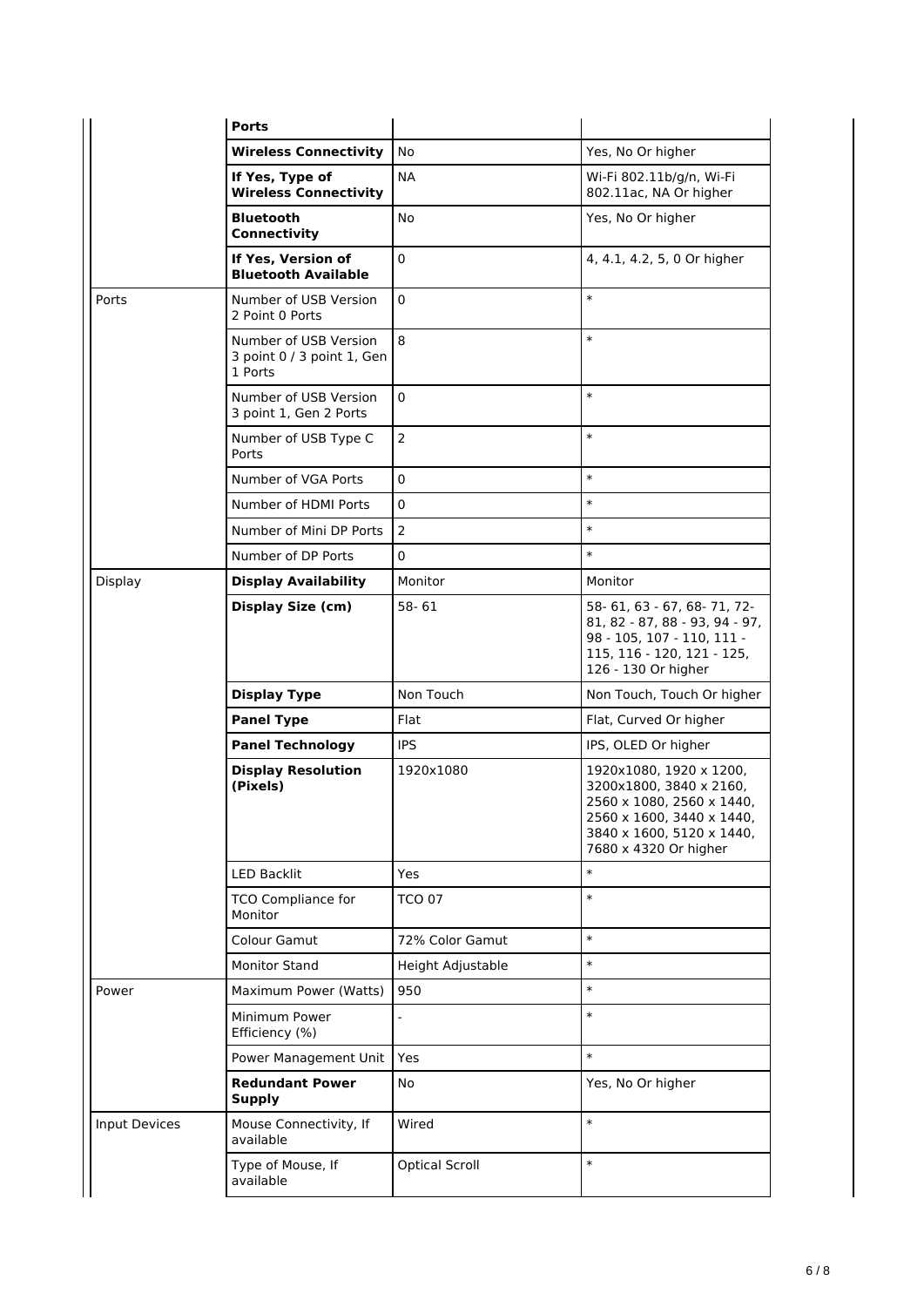|                         | Keyboard Connectivity,<br>if available                                                                                            | Wired                                               | $\ast$            |
|-------------------------|-----------------------------------------------------------------------------------------------------------------------------------|-----------------------------------------------------|-------------------|
|                         | Type of Keyboard, if<br>available                                                                                                 | Standard with Rupee<br>Symbol                       | $\ast$            |
|                         | Type of Keyboard in<br>case of Mobile<br>Workstation                                                                              | <b>NA</b>                                           | $\ast$            |
| Generic                 | <b>Optical Drive</b>                                                                                                              | $\overline{a}$                                      | $\ast$            |
|                         | Number of External Bays                                                                                                           | 2                                                   | $\ast$            |
|                         | Security                                                                                                                          | S/W Based                                           | $\ast$            |
|                         | Docking Station for<br>Mobile Workstation                                                                                         | No                                                  | $\ast$            |
|                         | Availability of Bundled<br>Software                                                                                               | Yes                                                 | $\ast$            |
|                         | Type of Bundled<br>Software                                                                                                       | <b>Standard Performance</b><br>Improvement Software | $\ast$            |
|                         | Finger Print Reader in<br>case of Mobile<br>Workstation                                                                           | No                                                  | $\ast$            |
|                         | Carry Case in case of<br>Mobile Workstation                                                                                       | <b>NA</b>                                           | $\ast$            |
| Certification           | <b>BIS Registration under</b><br>CRS of Meity (Requisite<br>certificate may be<br>furnished as and when<br>demanded by the buyer) | Yes                                                 | $\ast$            |
|                         | <b>BIS Registration Number</b><br>and its Validity                                                                                |                                                     | $\ast$            |
|                         | <b>ROHS Compliance</b>                                                                                                            | Yes                                                 | $\ast$            |
|                         | <b>Other Certification</b><br>Available (Requisite<br>certificate may be<br>furnished as and when<br>demanded by the buyer)       |                                                     | $\ast$            |
| Operating<br>Conditions | Minimum Operating<br>Temperature (Degree C)                                                                                       | 5                                                   | $\ast$            |
|                         | Maximum Operating<br>Temperature (DEgree C)                                                                                       | 35                                                  | $\ast$            |
|                         | Minimum Operating<br>Humidity (%RH)                                                                                               | 10                                                  | $\ast$            |
|                         | <b>Maximum Operating</b><br>Humidity (%RH)                                                                                        | 85                                                  | $\ast$            |
| Warranty                | Battery Warranty in case<br>of Mobile Workstation                                                                                 | $\pmb{0}$                                           | $\ast$            |
|                         | On Site OEM<br><b>Warranty (Year)</b>                                                                                             | 3                                                   | 3, 4, 5 Or higher |

\* Specifications highlighted in bold are the Golden Parameters.

 \* Bidders may note that In respect of non-golden Parameters, the specifications 'Values' chosen by Buyer will generally be preferred over 'Bid requirement ( allowed Values) by the Buyer.

**Additional Specification Documents**

**Consignees/Reporting Officer and Quantity**